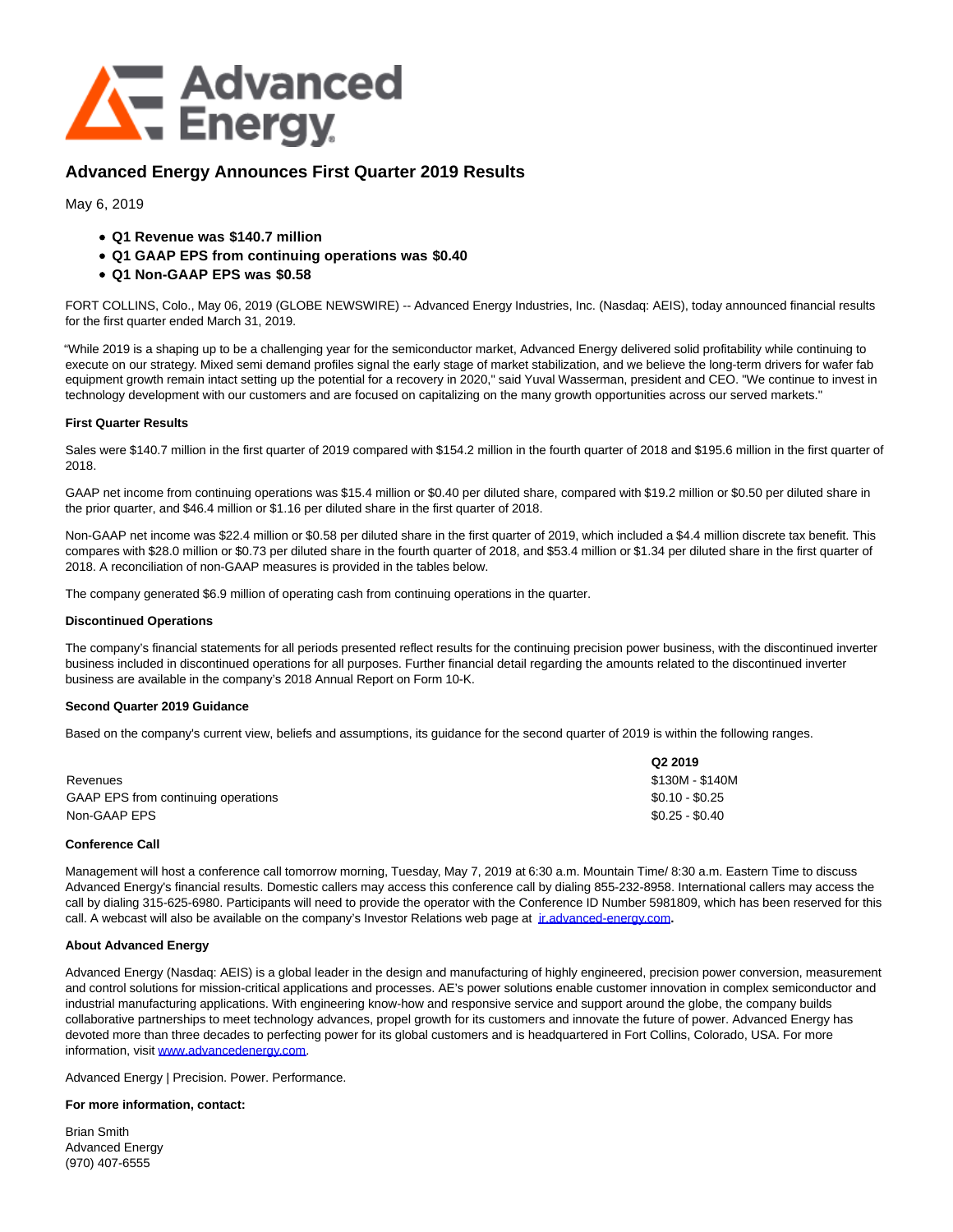## **Non-GAAP Measures**

This release includes GAAP and non-GAAP income and per-share earnings data and other GAAP and non-GAAP financial information. Advanced Energy's non-GAAP measures exclude the impact of non-cash related charges such as stock-based compensation and amortization of intangible assets, as well as discontinued operations, and non-recurring items such as acquisition-related costs and restructuring expenses. Additionally, the first quarter non-GAAP results exclude estimated income tax expense associated with U.S. tax reform. The non-GAAP measures included in this release are not in accordance with, or an alternative for, similar measures calculated under generally accepted accounting principles and may be different from non-GAAP measures used by other companies. In addition, these non-GAAP measures are not based on any comprehensive set of accounting rules or principles. Advanced Energy believes that these non-GAAP measures provide useful information to management and investors to evaluate business performance without the impacts of certain non-cash charges and other charges which are not part of the company's usual operations. The company uses these non-GAAP measures to assess performance against business objectives, make business decisions, develop budgets, forecast future periods, assess trends and evaluate financial impacts of various scenarios. In addition, management's incentive plans include these non-GAAP measures as criteria for achievements. Additionally, the company believes that these non-GAAP measures, in combination with its financial results calculated in accordance with GAAP, provide investors with additional perspective. While some of the excluded items may be incurred and reflected in the company's GAAP financial results in the foreseeable future, the company believes that the items excluded from certain non-GAAP measures do not accurately reflect the underlying performance of its continuing operations for the period in which they are incurred. The use of non-GAAP measures has limitations in that such measures do not reflect all of the amounts associated with the company's results of operations as determined in accordance with GAAP, and these measures should only be used to evaluate the company's results of operations in conjunction with the corresponding GAAP measures. Please refer to the Form 8-K regarding this release furnished today to the Securities and Exchange Commission.

#### **Forward-Looking Statements**

The company's guidance with respect to anticipated financial results for the second quarter ending June 30, 2019, potential future growth and profitability, our future business mix, expectations regarding future market trends and the company's future performance within specific markets and other statements herein or made on the above-announced conference call that are not historical information are forward-looking statements within the meaning of Section 27A of the Securities Act of 1933 and Section 21E of the Securities Exchange Act of 1934. Forward-looking statements are subject to known and unknown risks and uncertainties that could cause actual results to differ materially from those expressed or implied by such statements. Such risks and uncertainties include, but are not limited to: (a) the effects of global macroeconomic conditions upon demand for our products and services; (b) the volatility and cyclicality of the industries the company serves, particularly the semiconductor industry; (c) delays in capital spending by end-users in our served markets; (d) the accuracy of the company's estimates related to fulfilling solar inverter product warranty and post-warranty obligations; (e) the company's ability to realize its plan to avoid additional costs after the solar inverter wind-down; (f) the accuracy of the company's assumptions on which its financial statement projections are based; (g) the impact of product price changes, which may result from a variety of factors; (h) the timing of orders received from customers; (i) the company's ability to realize benefits from cost improvement efforts including avoided costs, restructuring plans and inorganic growth; (j) the company's ability to obtain in a timely manner the materials necessary to manufacture its products; (k) unanticipated changes to management's estimates, reserves or allowances; (l) changes and adjustments to the tax expense and benefits related to the U.S. tax reform that was enacted in late 2017; and (m) the effects of recent U.S. government trade and export restrictions, Chinese retaliatory trade actions, and other governmental action related to tariffs upon the demand for our, and our customers', products and services and the U.S. economy. These and other risks are described in Advanced Energy's Form 10-K, Forms 10-Q and other reports and statements filed with the Securities and Exchange Commission (the "SEC"). These reports and statements are available on the SEC's website at [www.sec.gov.](https://www.globenewswire.com/Tracker?data=p_gtCoKlvoaeeHEq0_Eyb7YgZDyY2uuG0uV-iHOGHAgRCsASbohJtbewtKwAE3s9im9j0dJkcRSUfKdhTPQ8_Q==) Copies may also be obtained from Advanced Energy's investor relations page at ir.advanced-energy.com or by contacting Advanced Energy's investor relations at 970-407-6555. Forward-looking statements are made and based on information available to the company on the date of this press release. Aspirational goals and targets discussed on the conference call or in the presentation materials should not be interpreted in any respect as guidance. The company assumes no obligation to update the information in this press release.

## **ADVANCED ENERGY INDUSTRIES, INC. CONDENSED CONSOLIDATED STATEMENTS OF OPERATIONS (UNAUDITED) (in thousands, except per share data)**

|                                     | Three Months Enged |  |           |  |              |   |  |
|-------------------------------------|--------------------|--|-----------|--|--------------|---|--|
|                                     | March 31,          |  |           |  | December 31, |   |  |
|                                     | 2019               |  | 2018      |  | 2018         |   |  |
| Sales:                              |                    |  |           |  |              |   |  |
| Product                             | \$112,112          |  | \$171,209 |  | \$125,039    |   |  |
| Service                             | 28,631             |  | 24,408    |  | 29,122       |   |  |
| Total sales                         | 140,743            |  | 195,617   |  | 154,161      |   |  |
| Cost of sales:                      |                    |  |           |  |              |   |  |
| Product                             | 60,801             |  | 79,806    |  | 64,819       |   |  |
| Service                             | 14,202             |  | 12,166    |  | 14,154       |   |  |
| Total cost of sales                 | 75,003             |  | 91,972    |  | 78,973       |   |  |
| Gross profit                        | 65,740             |  | 103,645   |  | 75,188       |   |  |
|                                     | 46.7               |  | % 53.0    |  | % 48.8       | % |  |
| Operating expenses:                 |                    |  |           |  |              |   |  |
| Research and development            | 21,289             |  | 17,637    |  | 20,725       |   |  |
| Selling, general and administrative | 29,014             |  | 28,648    |  | 29,241       |   |  |
| Amortization of intangible assets   | 1,973              |  | 1,257     |  | 1,816        |   |  |
| Restructuring expense               | 1,673              |  |           |  | 3,836        |   |  |

**Three Months Ended**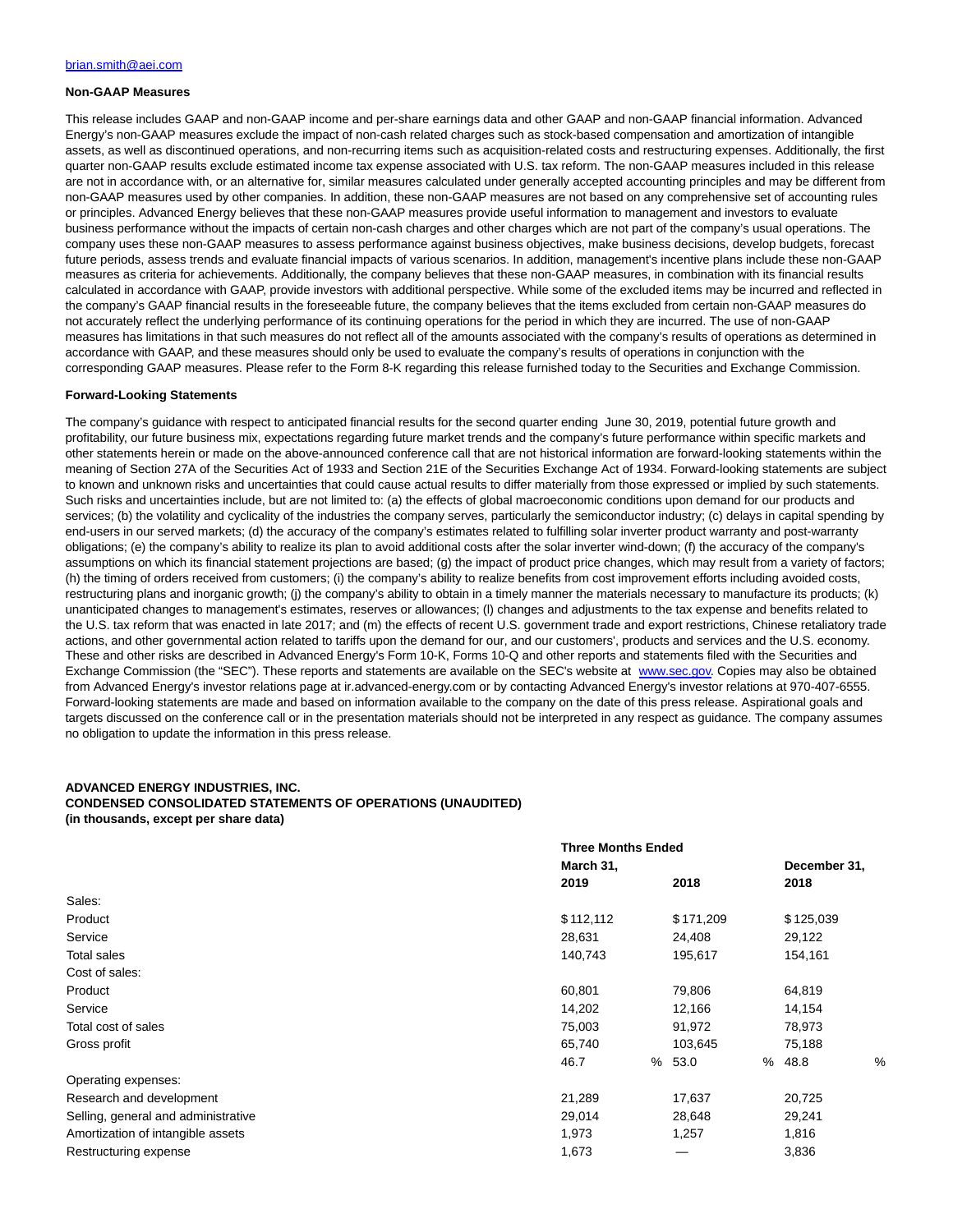| Total operating expenses                                                  | 53,949   | 47,542   | 55,618   |
|---------------------------------------------------------------------------|----------|----------|----------|
| Operating income                                                          | 11,791   | 56,103   | 19,570   |
| Other income (expense), net                                               | 743      | 26       | 881      |
| Income from continuing operations before income taxes                     | 12.534   | 56,129   | 20,451   |
| Provision (benefit) for income taxes                                      | (2,853)  | 9,759    | 1,229    |
| Income from continuing operations, net of income taxes                    | 15,387   | 46,370   | 19,222   |
| Income (loss) from discontinued operations, net of income taxes           | (9)      | 140      | 188      |
| <b>Net income</b>                                                         | 15,378   | 46,510   | 19,410   |
| Income from continuing operations attributable to noncontrolling interest | 8        | 31       | 4        |
| Net income attributable to Advanced Energy Industries, Inc.               | \$15,370 | \$46,479 | \$19,406 |
| Basic weighted-average common shares outstanding                          | 38,198   | 39,619   | 38,386   |
| Diluted weighted-average common shares outstanding                        | 38,426   | 39,995   | 38,595   |
| Earnings per share attributable to Advanced Energy Industries, Inc:       |          |          |          |
| Continuing operations:                                                    |          |          |          |
| Basic earnings per share                                                  | \$0.40   | \$1.17   | \$0.50   |
| Diluted earnings per share                                                | \$0.40   | \$1.16   | \$0.50   |
| Discontinued operations:                                                  |          |          |          |
| Basic earnings per share                                                  | \$0.00   | \$0.00   | \$0.00   |
| Diluted earnings per share                                                | \$0.00   | \$0.00   | \$0.00   |
| Net income:                                                               |          |          |          |
| Basic earnings per share                                                  | \$0.40   | \$1.17   | \$0.51   |
| Diluted earnings per share                                                | \$0.40   | \$1.16   | \$0.50   |

## **ADVANCED ENERGY INDUSTRIES, INC. CONDENSED CONSOLIDATED BALANCE SHEETS**

**(in thousands)**

|                                               | March 31, | December 31,  |
|-----------------------------------------------|-----------|---------------|
|                                               | 2019      | 2018          |
| <b>ASSETS</b>                                 | Unaudited |               |
| Current assets:                               |           |               |
| Cash and cash equivalents                     | \$351,149 | \$349,301     |
| Marketable securities                         | 2,516     | 2,470         |
| Accounts and other receivable, net            | 102,405   | 100,442       |
| Inventories, net                              | 99,070    | 97,987        |
| Income taxes receivable                       | 1,945     | 2,220         |
| Other current assets                          | 11,309    | 10,173        |
| Current assets of discontinued operations     | 4,872     | 5,855         |
| Total current assets                          | 573,266   | 568,448       |
| Property and equipment, net                   | 31,058    | 31,269        |
| Operating lease right-of-use assets           | 35,654    |               |
| Deposits and other assets                     | 9,378     | 6,874         |
| Goodwill and intangibles, net                 | 154,164   | 156,810       |
| Deferred income tax assets                    | 47,513    | 47,099        |
| Non-current assets of discontinued operations | 5,917     | 5,984         |
| <b>Total assets</b>                           | \$856,950 | \$816,484     |
| LIABILITIES AND STOCKHOLDERS' EQUITY          |           |               |
| <b>Current liabilities:</b>                   |           |               |
| Accounts payable                              | \$44,028  | \$39,646      |
| Other accrued expenses                        | 56.470    | <b>GE 377</b> |

| <i>I</i> NOODHING PUYUDIO                      | $v = v + v$ | $v \sim v + v$ |
|------------------------------------------------|-------------|----------------|
| Other accrued expenses                         | 56.470      | 65.377         |
| Current portion of operating lease liability   | 7.298       |                |
| Current liabilities of discontinued operations | 4.254       | 5.286          |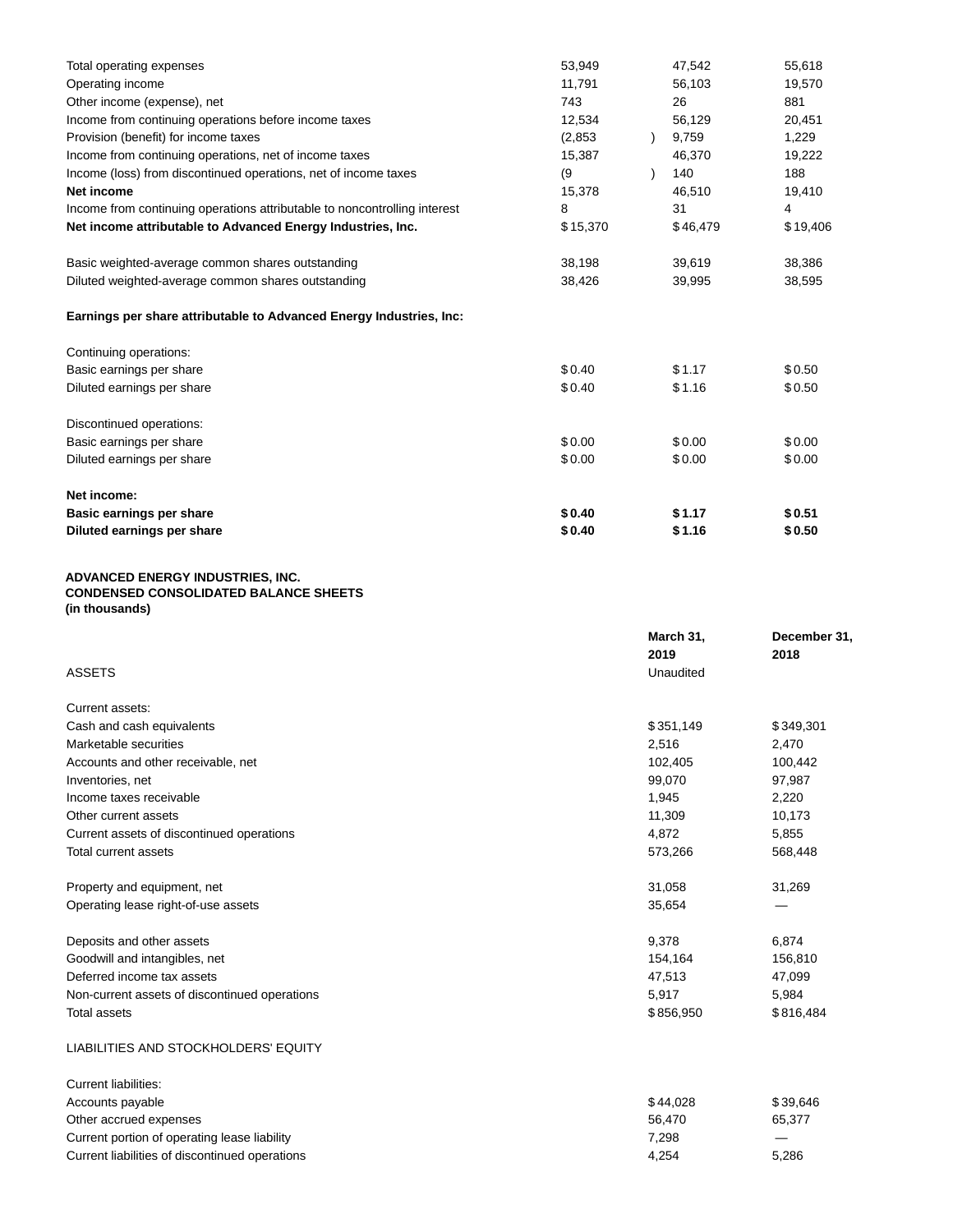| Total current liabilities                                                   | 112.050           | 110,309          |
|-----------------------------------------------------------------------------|-------------------|------------------|
| Non-current liabilities of continuing operations                            | 112.270           | 88,158           |
| Non-current liabilities of discontinued operations<br>Long-term liabilities | 10.486<br>122.756 | 10,715<br>98,873 |
| <b>Total liabilities</b>                                                    | 234.806           | 209.182          |
| Advanced Energy stockholders' equity                                        | 621.624           | 606.790          |
| Noncontrolling interest                                                     | 520               | 512              |
| Stockholders' equity                                                        | 622.144           | 607,302          |
| Total liabilities and stockholders' equity                                  | \$856,950         | \$816,484        |

December 31, 2018 amounts are derived from the December 31, 2018 audited Consolidated Financial Statements.

## **ADVANCED ENERGY INDUSTRIES, INC. CONDENSED CONSOLIDATED STATEMENT OF CASH FLOWS (in thousands)**

|                                                                                   | Three Months Ended March 31,<br>2019 | 2018      |  |
|-----------------------------------------------------------------------------------|--------------------------------------|-----------|--|
| <b>CASH FLOWS FROM OPERATING ACTIVITIES:</b>                                      |                                      |           |  |
| Net income                                                                        | \$15,378                             | \$46,510  |  |
| Income (loss) from discontinued operations, net of income taxes                   | (9)                                  | 140       |  |
| Income from continuing operations, net of income taxes                            | 15,387                               | 46,370    |  |
| Adjustments to reconcile net income to net cash provided by operating activities: |                                      |           |  |
| Depreciation and amortization                                                     | 4,181                                | 2,861     |  |
| Stock-based compensation expense                                                  | 3,199                                | 4,494     |  |
| Net loss on disposal of assets                                                    | 6                                    | 138       |  |
| Changes in operating assets and liabilities, net of assets acquired               | (15, 269)                            | (18, 978) |  |
| Net cash provided by operating activities from continuing operations              | 6,855                                | 34,885    |  |
| Net cash used in operating activities from discontinued operations                | (1,409)                              | (1,784)   |  |
| Net cash provided by operating activities                                         | 5,446                                | 33,101    |  |
| <b>CASH FLOWS FROM INVESTING ACTIVITIES:</b>                                      |                                      |           |  |
| Acquisitions, net of cash acquired                                                |                                      | (6,072)   |  |
| Purchases of property and equipment                                               | (2, 436)                             | (3,923)   |  |
| Net cash used in investing activities from continuing operations                  | (2, 436)                             | (9,995)   |  |
| Net cash used in investing activities from discontinued operations                |                                      |           |  |
| Net cash used in investing activities                                             | (2, 436)                             | (9,995)   |  |
| <b>CASH FLOWS FROM FINANCING ACTIVITIES:</b>                                      |                                      |           |  |
| Purchase and retirement of common stock                                           |                                      | (12,750)  |  |
| Net payments related to stock-based award activities                              | (1,707)                              | (4,032)   |  |
| Net cash used in financing activities from continuing operations                  | (1,707)                              | (16, 782) |  |
| Net cash used in financing activities from discontinued operations                |                                      |           |  |
| Net cash used in financing activities                                             | (1,707)                              | (16, 782) |  |
| <b>EFFECT OF CURRENCY TRANSLATION ON CASH</b>                                     | (566)                                | 167       |  |
| INCREASE (DECREASE) IN CASH AND CASH EQUIVALENTS                                  | 737                                  | 6,491     |  |
| CASH AND CASH EQUIVALENTS, beginning of period                                    | 354,552                              | 415,037   |  |
| CASH AND CASH EQUIVALENTS, end of period                                          | 355,289                              | 421,528   |  |
| Less cash and cash equivalents from discontinued operations                       | 4,140                                | 7,654     |  |
| CASH AND CASH EQUIVALENTS FROM CONTINUING OPERATIONS, end of period               | \$351,149                            | \$413,874 |  |

**ADVANCED ENERGY INDUSTRIES, INC. SELECTED OTHER DATA (UNAUDITED) (in thousands)**

**Reconciliation of Non-GAAP measure - operating expenses and operating income, excluding certain items Three Months Ended**

| March 31, |      | December 31, |
|-----------|------|--------------|
| 2019      | 2018 | 2018         |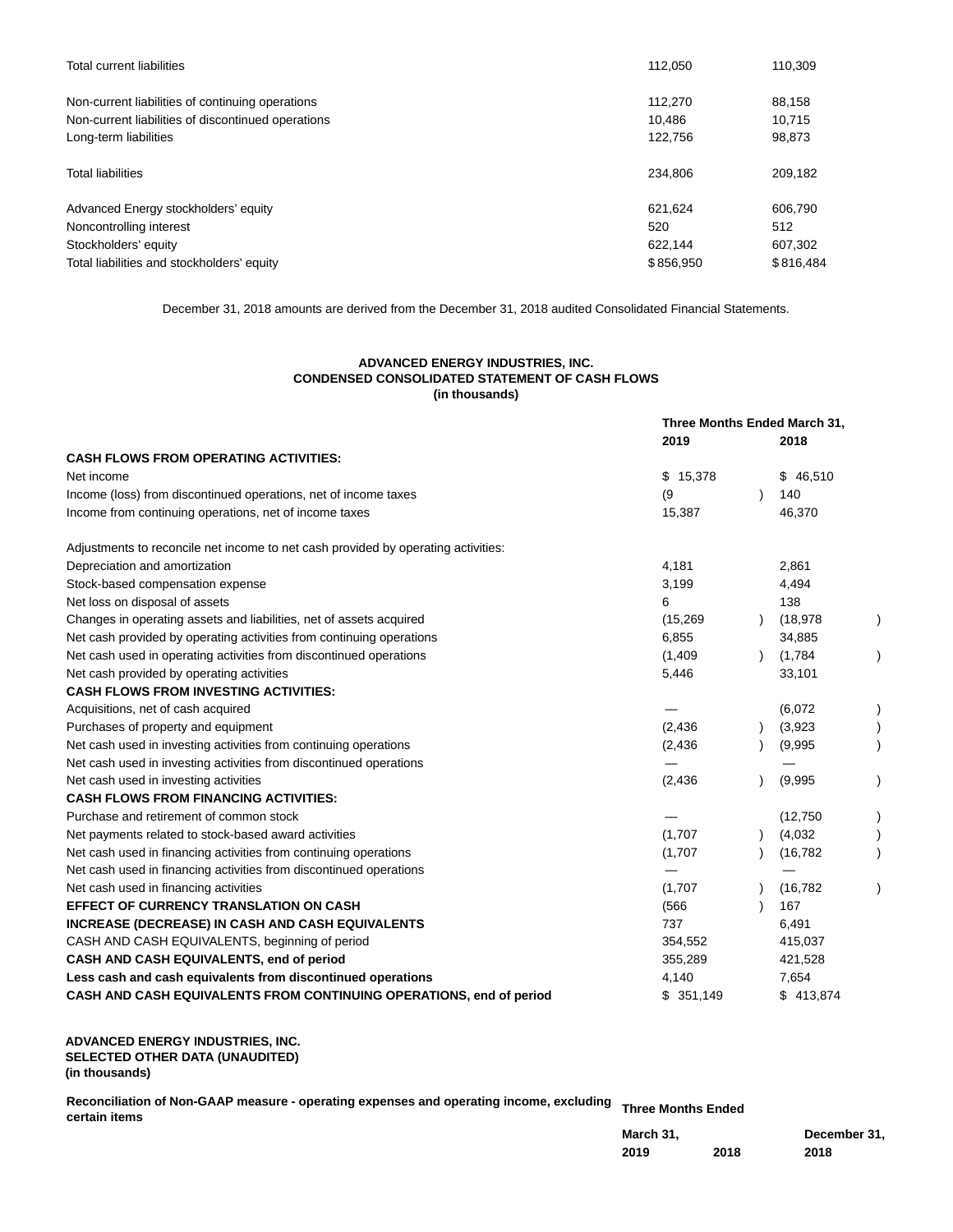| Gross profit from continuing operations, as reported       | \$65,740 | \$103,645 | \$75,188 |  |
|------------------------------------------------------------|----------|-----------|----------|--|
| Adjustments to gross profit:                               |          |           |          |  |
| Stock-based compensation                                   | 233      | 351       | 166      |  |
| Facility expansion and relocation costs                    | 170      |           | 354      |  |
| Acquisition-related costs                                  |          |           | 411      |  |
| Non-GAAP gross profit                                      | 66,143   | 103,996   | 76,119   |  |
| Operating expenses from continuing operations, as reported | 53,949   | 47,542    | 55,618   |  |
| Adjustments:                                               |          |           |          |  |
| Amortization of intangible assets                          | (1,973)  | (1,257)   | (1,816)  |  |
| Stock-based compensation                                   | (2,966)  | (4,143    | (2,077)  |  |
| Acquisition-related costs                                  | (1, 511) | (350)     | (416)    |  |
| Facility expansion and relocation costs                    | (74      | (476)     | —        |  |
| Restructuring charges                                      | (1,673)  | —         | (3,836)  |  |
| Non-GAAP operating expenses                                | 45,752   | 41,316    | 47,473   |  |
| Non-GAAP operating income                                  | \$20,391 | \$62,680  | \$28,646 |  |

| Reconciliation of Non-GAAP measure - operating expenses and operating income,<br>excluding certain items |           | <b>Three Months Ended</b> |       |      |              |   |  |  |  |  |
|----------------------------------------------------------------------------------------------------------|-----------|---------------------------|-------|------|--------------|---|--|--|--|--|
|                                                                                                          | March 31, |                           |       |      | December 31, |   |  |  |  |  |
|                                                                                                          | 2019      |                           | 2018  |      | 2018         |   |  |  |  |  |
| Gross profit from continuing operations, as reported                                                     | 46.7      | %                         | 53.0  | %    | 48.8         | % |  |  |  |  |
| Adjustments to gross profit:                                                                             |           |                           |       |      |              |   |  |  |  |  |
| Stock-based compensation                                                                                 | 0.2       |                           | 0.2   |      | 0.1          |   |  |  |  |  |
| Facility expansion and relocation costs                                                                  | 0.1       |                           |       |      | 0.2          |   |  |  |  |  |
| Acquisition-related costs                                                                                |           |                           |       |      | 0.3          |   |  |  |  |  |
| Non-GAAP gross profit                                                                                    | 47.0      |                           | 53.2  |      | 49.4         |   |  |  |  |  |
| Operating expenses from continuing operations, as reported                                               | 38.3      |                           | 24.3  |      | 36.1         |   |  |  |  |  |
| Adjustments:                                                                                             |           |                           |       |      |              |   |  |  |  |  |
| Amortization of intangible assets                                                                        | (1.4)     |                           | (0.6) |      | (1.2)        |   |  |  |  |  |
| Stock-based compensation                                                                                 | (2.0)     |                           | (2.1) |      | (1.3)        |   |  |  |  |  |
| Acquisition-related costs                                                                                | (1.1)     |                           | (0.2) |      | (0.3)        |   |  |  |  |  |
| Facility expansion and relocation costs                                                                  | (0.1)     |                           | (0.2) |      |              |   |  |  |  |  |
| Restructuring charges                                                                                    | (1.2)     |                           |       |      | (2.5)        |   |  |  |  |  |
| Non-GAAP operating expenses                                                                              | 32.5      |                           | 21.2  |      | 30.8         |   |  |  |  |  |
| Non-GAAP operating income                                                                                | 14.5      | %                         | 32.0  | $\%$ | 18.6         | % |  |  |  |  |

| Reconciliation of Non-GAAP measure - income excluding certain items                  | <b>Three Months Ended</b> |          |              |  |  |  |
|--------------------------------------------------------------------------------------|---------------------------|----------|--------------|--|--|--|
|                                                                                      | March 31,                 |          | December 31, |  |  |  |
|                                                                                      | 2019                      | 2018     | 2018         |  |  |  |
| Income from continuing operations, less noncontrolling interest, net of income taxes | \$15,379                  | \$46,339 | \$19,218     |  |  |  |
| Adjustments:                                                                         |                           |          |              |  |  |  |
| Amortization of intangible assets                                                    | 1.973                     | 1.257    | 1,816        |  |  |  |
| Acquisition-related costs                                                            | 1,511                     | 350      | 827          |  |  |  |
| Facility expansion and relocation costs                                              | 244                       | 476      | 354          |  |  |  |
| Restructuring charges                                                                | 1,673                     |          | 3,836        |  |  |  |
| Tax Cuts and Jobs Act Impact                                                         | —                         | 1,853    | 1,452        |  |  |  |
| Tax effect of Non-GAAP adjustments                                                   | (851)                     | (309)    | (1, 198)     |  |  |  |
| Non-GAAP income, net of income taxes, excluding stock-based compensation             | 19,929                    | 49.966   | 26,305       |  |  |  |
| Stock-based compensation, net of taxes                                               | 2.463                     | 3.460    | 1.705        |  |  |  |
| Non-GAAP income, net of income taxes                                                 | \$22,392                  | \$53,426 | \$28,010     |  |  |  |

**Reconciliation of Non-GAAP measure - per share earnings excluding certain items** 

| <b>Three Months Ended</b> |      |              |
|---------------------------|------|--------------|
| March 31,                 |      | December 31. |
| 2019                      | 2018 | 2018         |